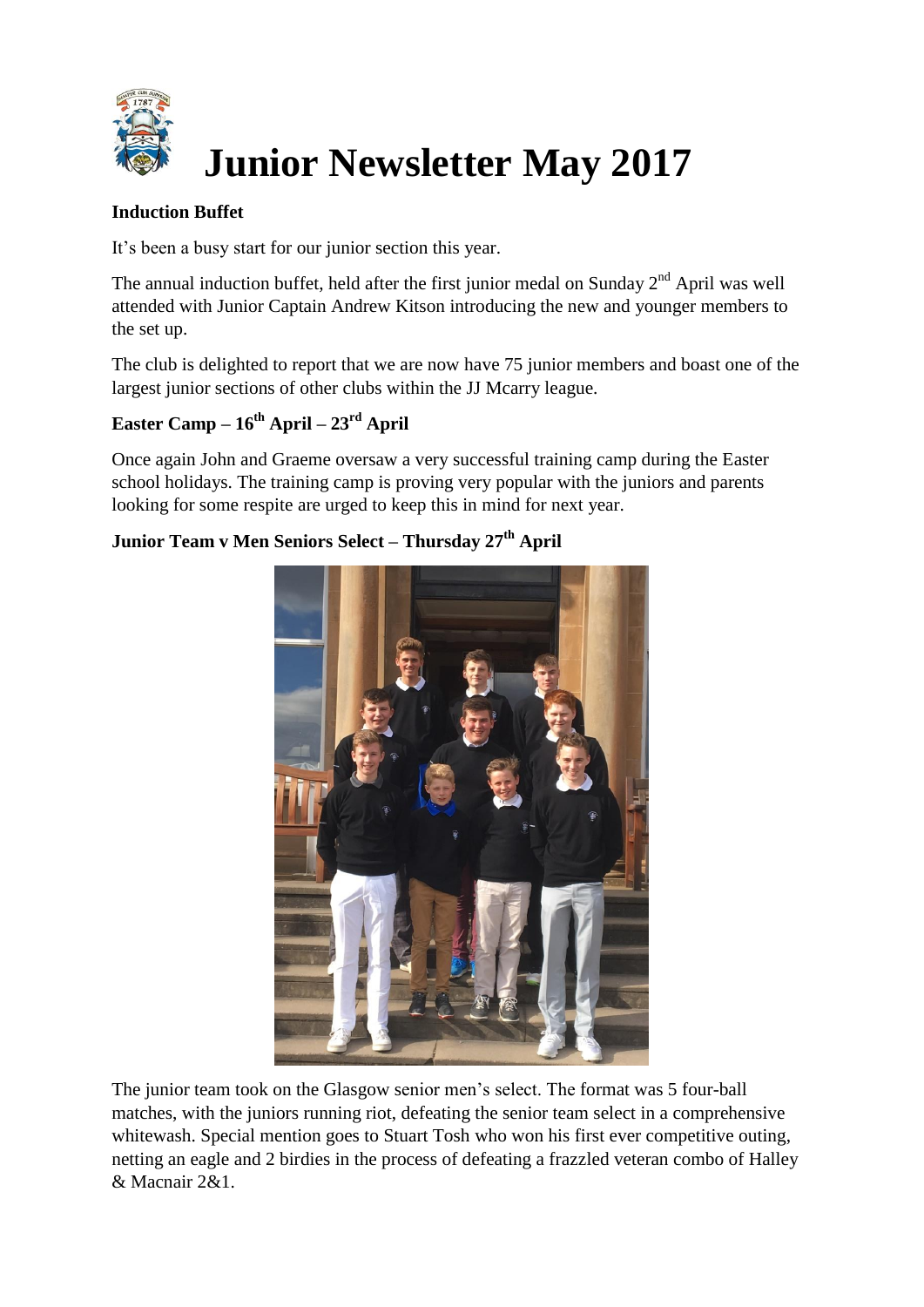The headline pairing for the men's senior team of former champion Neil MacRae and John Laurie were taken down unceremoniously by our two youngest players Finlay Speirs and Charlie Greaves, whose combined age of 24 doesn't even get within a decade (arguably 2) of either senior player. Neil was so traumatised, he recently changed jobs and has become prone to disguise.

### **Junior Team Matches – JJ McCarry**

# **Match v Lenzie – Friday 19th May 5pm @ Lenzie**

### **Team Result – Lenzie 3 – Glasgow 3**

Lenzie is a tough away fixture, especially for anyone who has never played the course before (our entire team for that matter) but despite this handicap our juniors emerged with a very creditable 3-3 draw with wins for Andrew Kitson, Brodie Wells and Euan Docherty. A special mention for Lachlan Reynolds, our lowest handicap, who came up against a formidable opponent and narrowly lost at the final hole after a tap in birdie from the Lenzie player. Leading the line is never easy and Lachlan at 14 years is showing great composure.

## **Match v Dullatur – Friday 26th May 5pm @ Dullatur**

### **Team Result – Dullatur 2 – Glasgow 4**



This match was played in glorious sunshine, high above the quarries of Croy and our boys certainly dug out a win from nowhere to continue their great start to the campaign. With the match in the balance heading into the back nine holes, Andrew Kitson showed remarkable patience and character to come from 4 holes down with 5 to play to win and with Matthew Robertson following through it shortly afterwards, it all added up to a spirited  $4 - 2$  away victory taking the team to the top of the league with 2 home fixtures remaining.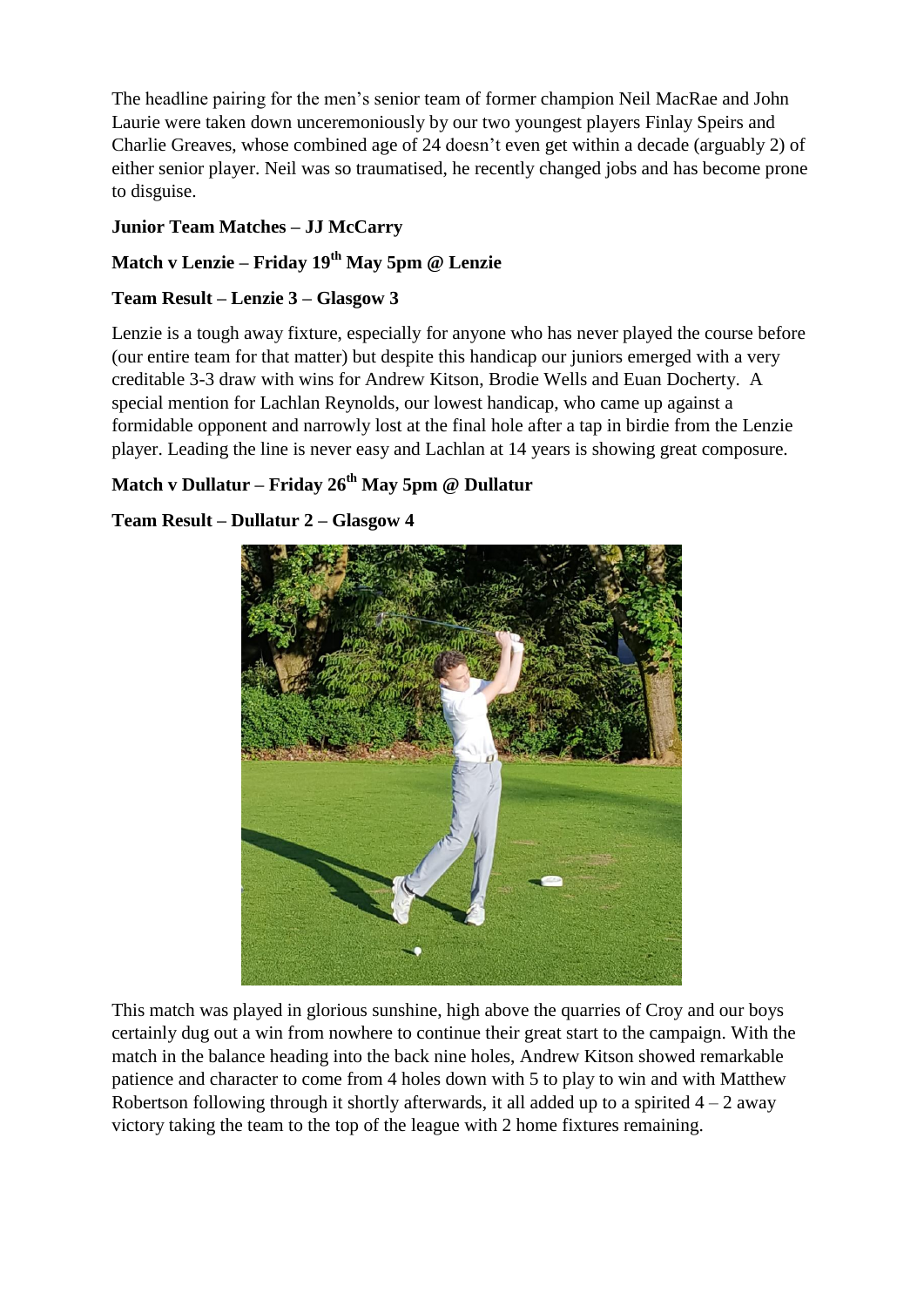**JJ McCarry Match v Bishopbriggs – Friday June 2nd 5pm @ Killermont Match Result – Glasgow 5 – Bishopbriggs 1**



Writing this, as further clouds cover Glasgow and the rain descends, makes the glorious sunshine of the  $2<sup>nd</sup>$  of June feel a distant memory. However it was the scene of a scintillating victory and with a few changes to the line-up as exam time kicked in, we saw Charlie Greaves making his debut and Finlay Speirs playing in the reserve fixture behind, both displaying great enthusiasm and skilful potential for the future.

The result sees our Junior section take a convincing lead at the top of the table but under a new scoring format and with one match remaining against Hilton Park GC, (currently being re-scheduled before the end of September) the team recognise there is a lot of hard work still to be done before we can make claims to the title.

#### **Marley League – Under 16**

The Marley league is a Stableford for under 16's, played on a Sunday afternoon and is rotated over each course represented. Our opponents in the league are Clydebank & District, Douglas Park, Hilton Park and Bearsden. Each team fields 4 players and the best 3 scores are aggregated on the day.

The first Marley team match was played at Hilton Park golf club on Sunday 28<sup>th</sup> May and saw Finlay Speirs, Charlie Greaves, Archie Speirs and Calum Woolard combine to finish on 110 points putting the team in overall  $2<sup>nd</sup>$  place. Special mention to Charlie for managing 43 points round the Allander, no mean feat on a difficult day.

The second Marley fixture was held at Killermont on Sunday  $11<sup>th</sup>$  June and despite a typical wild west of Scotland summer's day, the scoring was exceptionally good and our team of Danny Petrie, Adam Ivins, Brodie Wells and Calum Woolard managed to secure 109 points, leaving them overall in  $2<sup>nd</sup>$  place after two stages but with an uphill task of reigning in a rampant Bearsden who scratched out, literally, some quite remarkable statistics.

The next Marley league fixture is at Douglas Park on Sunday  $25<sup>th</sup>$  June at 1.30pm and thereafter the remaining matches to be played are at Bearsden on  $9<sup>th</sup>$  July and Clydebank and District on the  $30<sup>th</sup>$  July.